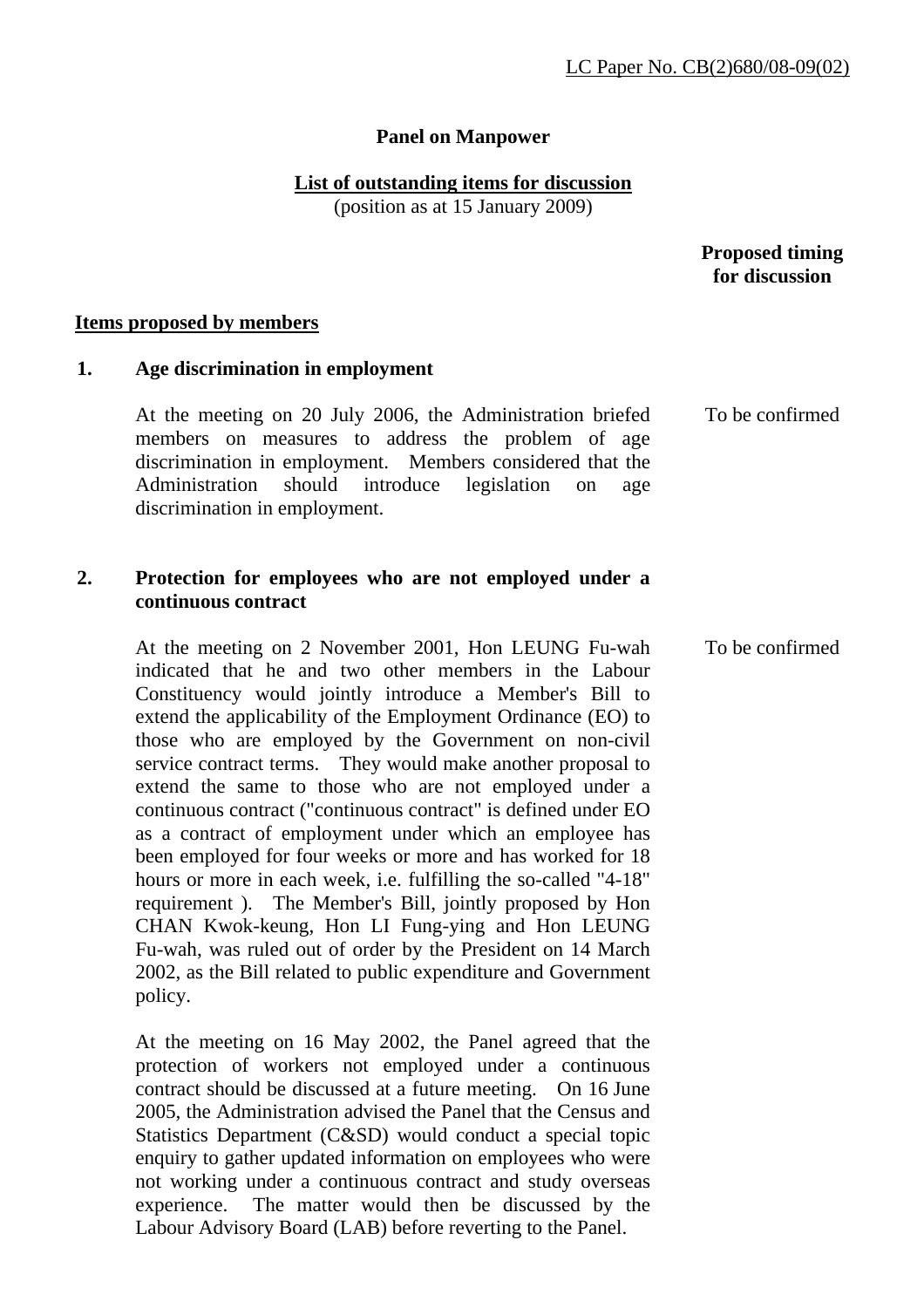At the meetings on 12 October 2006 and 16 November 2006, the Administration advised the Panel that it was awaiting the result of the survey conducted by C&SD. At the meetings on 18 October 2007 and 15 November 2007, the Administration advised that pursuant to the compilation of the relevant information by C&SD which would be available shortly, it would revert to the Panel.

The Panel considered the report on the result of C&SD's survey on "Benefits of employees under the Employment Ordinance" (LC Paper No. CB(2)665/07-08 issued on 19 December 2007) at the meeting on 17 January 2008. The Panel urged the Administration to consider relaxing the "4-18" requirement and enhancing the rights and benefits of employees who were not employed under a continuous contract. The Administration advised that it would conduct an internal review on the definition of "continuous contract" under EO in the light of recent developments in the labour market. The Administration further advised in its letter dated 5 March 2008 that given the complexity of the subject, the review would take time. It hoped to complete the review by the end of 2008. The Administration's response was circulated to members vide LC Paper No. CB(2)1308/07-08 on 10 March 2008.

In their letter dated 14 October 2008, Hon WONG Kwok-kin, Hon WONG Kwok-hing, Hon IP Wai-ming and Dr Hon PAN Pey-chyou requested the Government to review EO, in particular the "4-18" requirement.

### **3. Provision of one-stop service by the Labour Department in handling cases of arrears of wages**

At the meeting on 21 November 2002, Hon LEUNG Yiu-chung pointed out that employees who were owed wages by their insolvent employers were normally required to go through a number of processes with LD, the Labour Tribunal (LT) and the Legal Aid Department before they could apply for financial assistance from the Protection of Wages on Insolvency Fund (PWIF). To streamline the administrative procedures involved and to expedite the process, he suggested exploring the feasibility of LD providing one-stop service for handling cases of arrears of wages. To be confirmed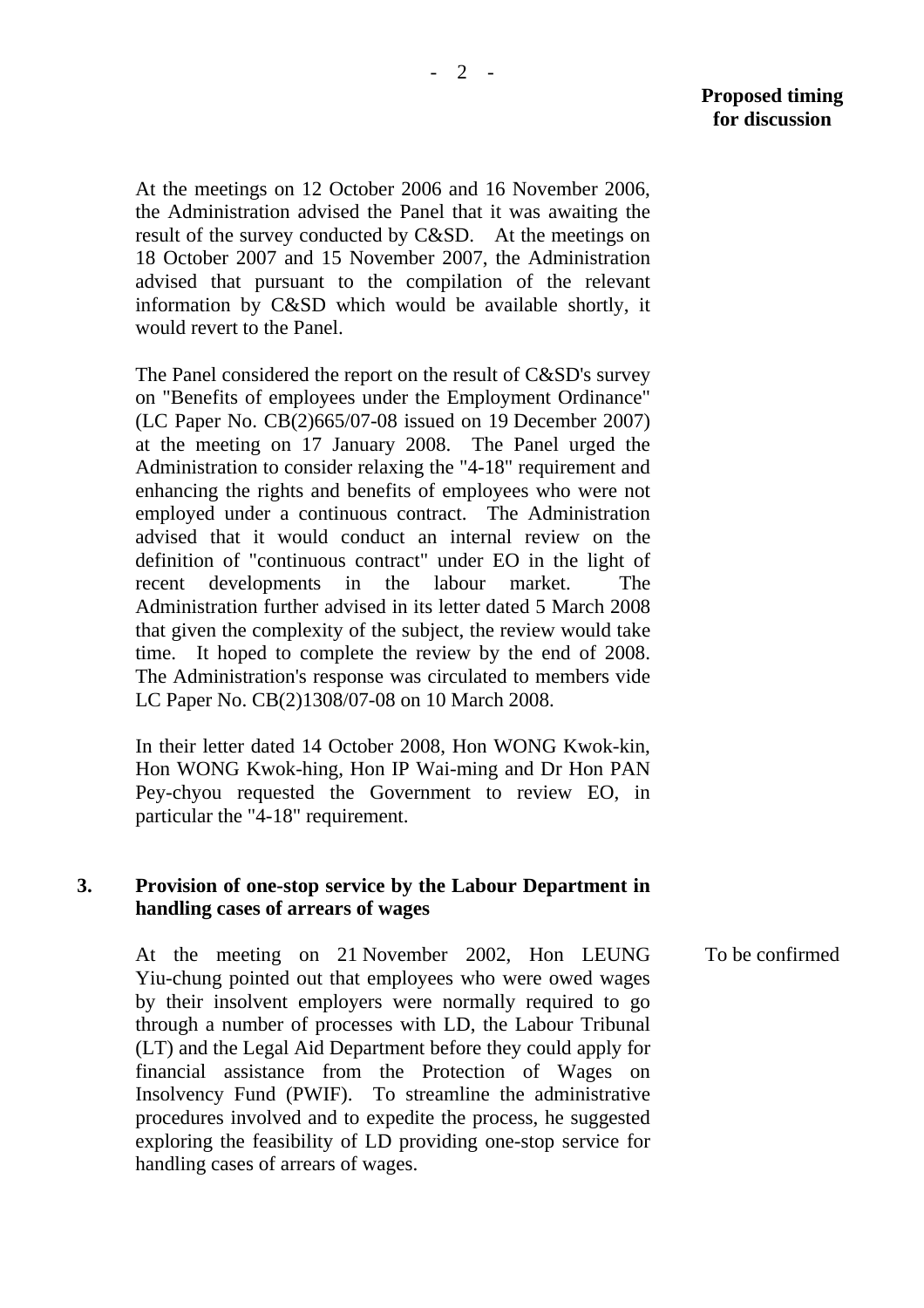Hon LEE Cheuk-yan raised the subject again at the meetings in June and December 2003, and January 2007. At the meeting on 18 January 2007, the Administration advised that the procedures for claiming PWIF had constantly been streamlined and according to the performance pledge of LD, payment to PWIF applicants could be effected within ten weeks upon receipt of all relevant information and documents required for processing the applications. The Administration did not find the idea of providing one-stop service useful in reducing the time required for the different services.

At the meeting on 17 January 2008, Hon LEUNG Yiu-chung suggested that the provision of assistance to employees of insolvent employers not meeting the means test for legal aid should be discussed by the Panel. At the meeting on 8 July 2008, some Members requested the Administration to explain the discretionary power of Legal Aid Department to waive the means test. The Administration responded on 18 July 2008 that under section 5AA of the Legal Aid Ordinance, Director of Legal Aid was granted the power to waive the upper limit of the means tests in meritorious applications where a breach of the Hong Kong Bill of Rights Ordinance or an inconsistency with the International Covenant on Civil and Political Rights as applied to Hong Kong was an issue. Such power was granted as a matter of human rights consideration.

### **4. Review on the scope of the Protection of Wages on Insolvency Fund and its operation**

At the meeting on 15 November 2007, Hon Lee Cheuk-yan, Hon Li Fung-ying and Hon Leung Yiu-chung requested the Administration to review the scope of ex gratia payment from PWIF to provide more protection for employees of insolvent employers so that they could also apply for ex gratia payment on items such as annual leave pay and maternity leave pay. Members requested the Administration to revert to the Panel before the end of the 2007-2008 legislative session.

The Administration advised that the suggestion to broaden the scope of ex gratia payment from PWIF would require discussions by the Fund Board and labour-management consensus. The Administration would consider the issue on the operation of PWIF subsequent to the revision of the Business Registration Certificate levy rate in early 2008.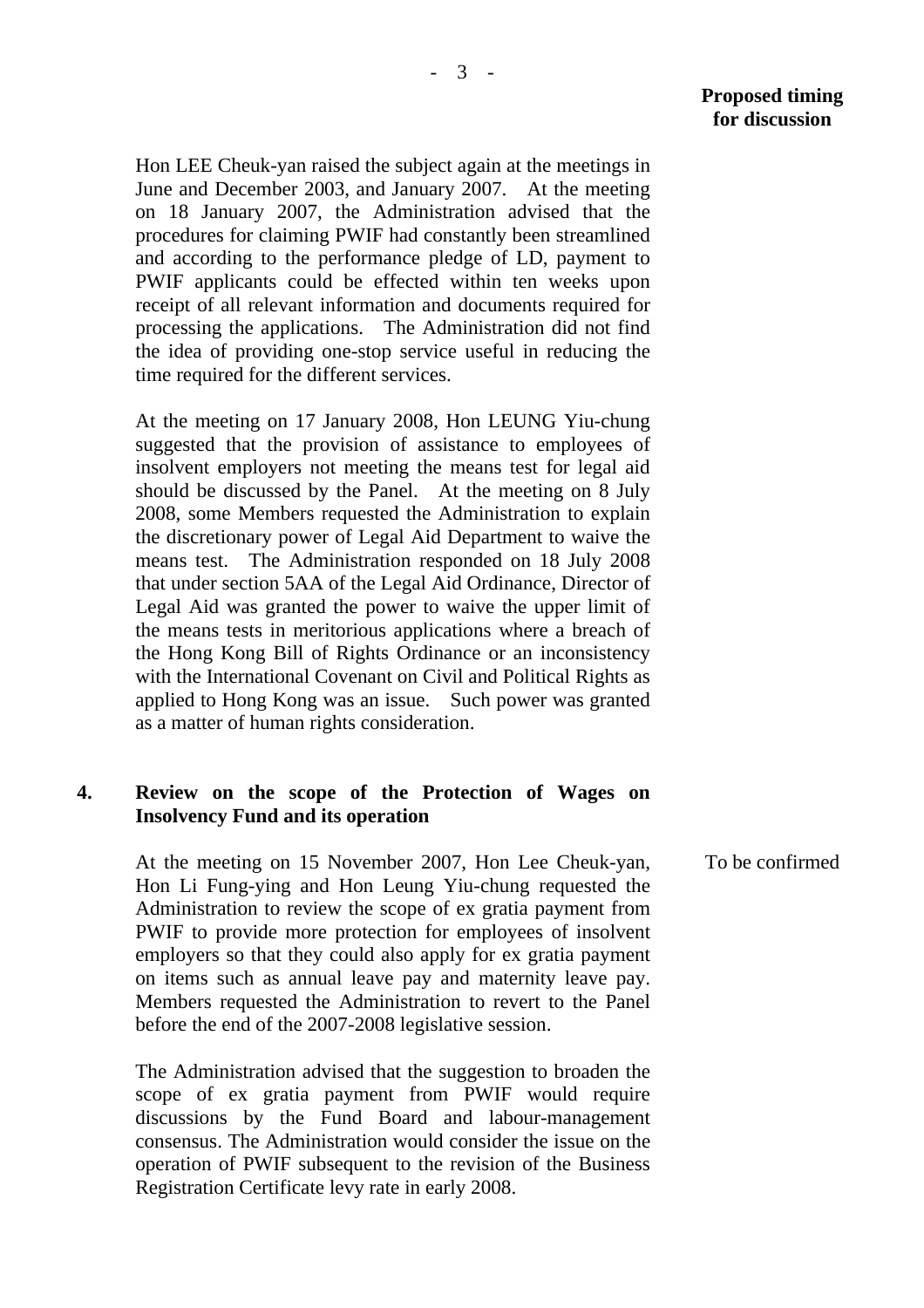At the meeting on 18 December 2008, the Administration briefed members on the latest financial position of PWIF, including its income/expenditure and reserve.

### **5. Protection against anti-union discrimination**

At the meeting on 6 May 2003, Hon LEE Cheuk-yan requested the Administration to respond to the recommendations of the International Labour Organisation (ILO) to address the complaints lodged by the trade union of Cathay Pacific Airways concerning discrimination against trade union. The Administration undertook to respond when official documents were received from ILO. In November 2003, May 2005 and May 2006, the Administration prepared submissions to ILO about the case progress. To be confirmed

#### **6. Establishment of a central compensation insurance fund**

Following the "911" terrorist attack in 2001 and the outbreak of SARS in 2003, there were concerns over the potential non-availability of employees' compensation insurance (ECI) cover for certain risks e.g. infectious diseases. LegCo passed a motion on 10 December 2003 urging the Administration to study the feasibility and desirability of establishing a central ECI fund. To be confirmed

Hon LEE Cheuk-yan followed up the matter at the Panel meeting on 20 May 2004. The Panel was advised that apart from the Administration, the insurance industry was also conducting a study on the issue. The issue would not be ready for discussion until after September 2004.

On 19 May 2005, the Panel was briefed on the proposed measures to improve the ECI system in Hong Kong. The Administration presented its research findings on the operation of the ECI schemes in some overseas countries and the views received from the insurance industry. As replacing a private market by a central ECI scheme would have significant impact on insurers, LAB agreed to test run a "residual scheme" proposed by the Hong Kong Federation of Insurers. The scheme sought to act as a market of last resort to assist employers who had difficulties finding ECI cover. At the meeting, the Panel urged the Administration that, while introducing the residual scheme, it should also consider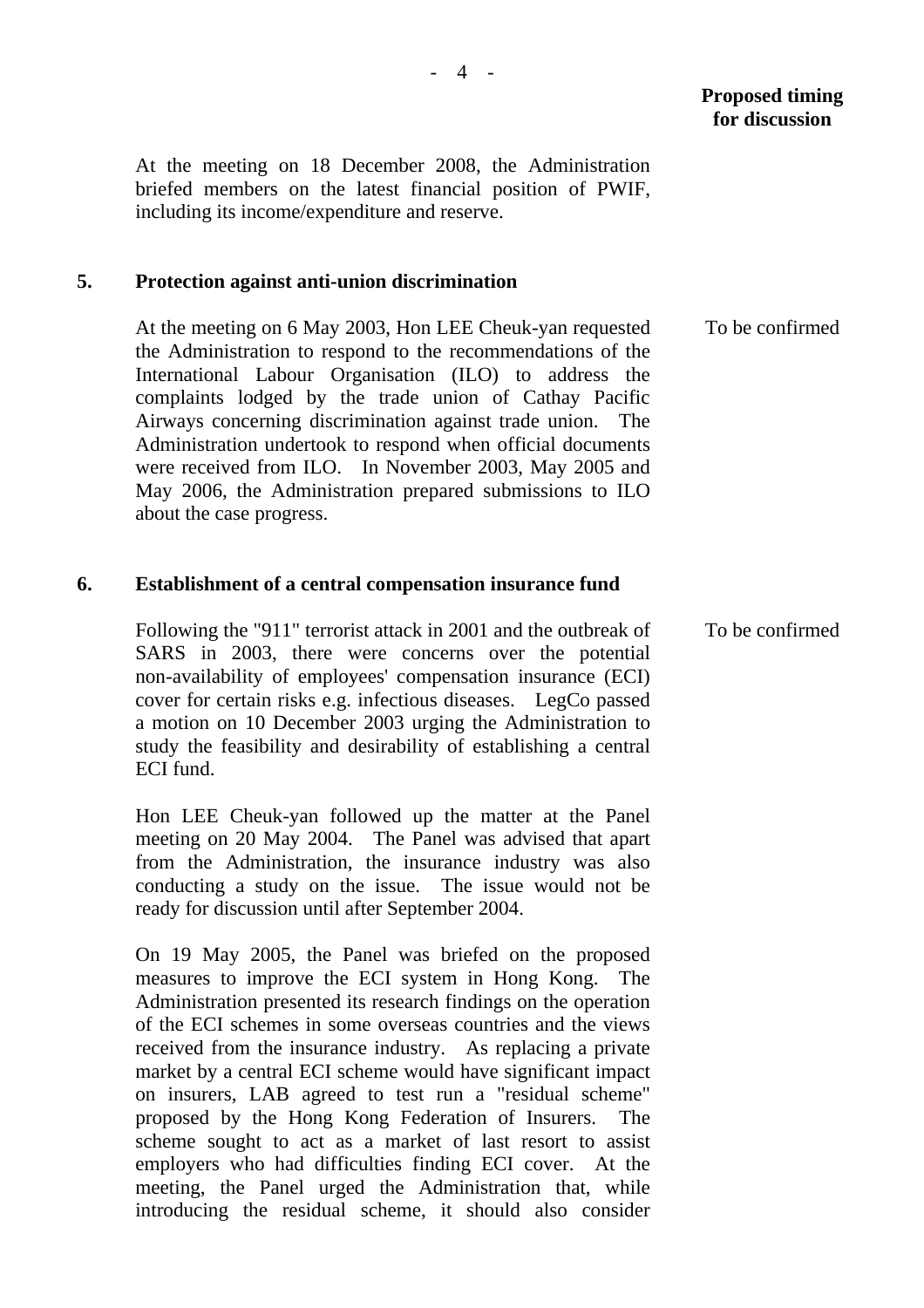pursuing a central ECI scheme in the long run.

At the meeting on 15 March 2007, the Panel was briefed on the structure and mode of operation of the Employees' Compensation Insurance Residual Scheme (the Scheme), scheduled to be launched by the insurance industry on 1 May 2007. The Panel was advised that a mid-term review of the progress of the Scheme would be conducted one year after implementation and an overall review after operating the Scheme for two years.

The outcome of the mid-term review of the Scheme was circulated to members vide LC Paper No. CB(2)2632/07-08 on 17 July 2008.

## **7. Employment policy**

Hon CHAN Yuen-han, Hon WONG Kwok-hing and Hon KWONG Chi-kin suggested in their letter dated 16 December 2004 that the relationship between population and employment policy should be examined to facilitate the formulation of long term population policy and employment policy. To be confirmed

## **8. Establishment of a re-employment support scheme and employment services for unemployed Comprehensive Social Security Assistance recipients**

Hon CHAN Yuen-han, Hon WONG Kwok-hing and Hon KWONG Chi-kin suggested in their letter dated 16 December 2004 that the establishment of a re-employment support scheme to encourage the unemployed to join the labour force should be discussed by the Panel. To be confirmed

At the meeting on 17 November 2005, Hon CHAN Yuen-han expressed concern about the employment services provided to unemployed Comprehensive Social Security Assistance recipients.

#### **9. Progress of establishment of a Qualifications Framework**

Hon CHAN Yuen-han, Hon WONG Kwok-hing and Hon KWONG Chi-kin suggested in their letter dated 16 December 2004 that the progress of the establishment of the To be confirmed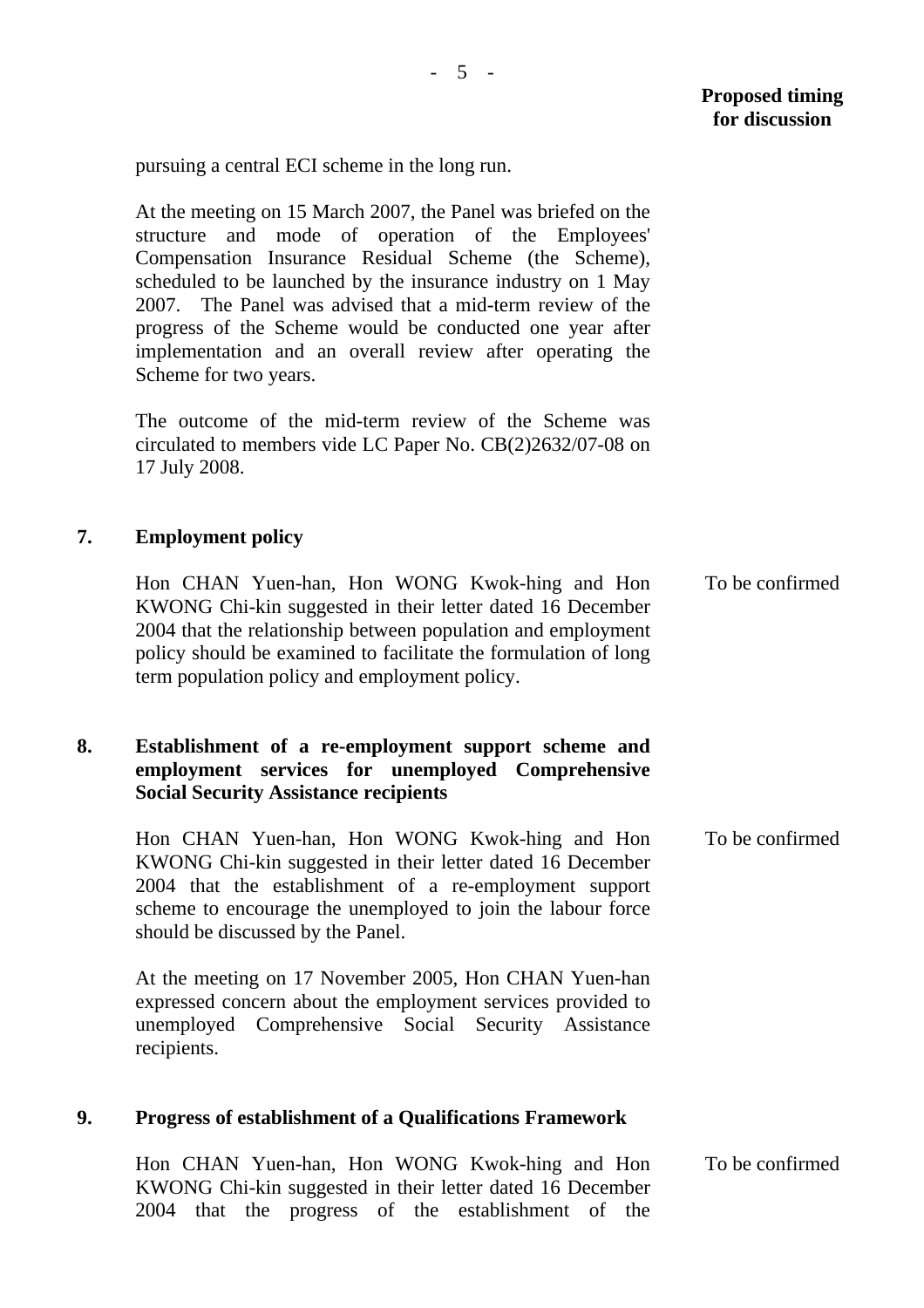Qualifications Framework (QF) proposed by the Administration should be discussed by the Panel.

The Accreditation of Academic and Vocational Qualifications (AAVQ) Bill was introduced into the Legislative Council on 6 July 2005. At the House Committee meeting on 8 July 2005, a Bills Committee was formed to scrutinise the Bill. The Bills Committee completed its scrutiny of the Bill on 27 March 2007. The Bill, with amendments, was enacted on 2 May 2007.

The AAVQ Ordinance commenced full operation on 5 May 2008. The Administration reported to the Panel the progress of implementation of the QF during the policy briefing on 23 October 2008. It will further report progress to the Panel in due course.

### **10. Recognition of sick leave certificates issued by registered chiropractors as valid sick leave certificates**

The item was proposed by Hon CHAN Yuen-han, Hon WONG Kwok-hing and Hon KWONG Chi-kin on 8 April 2005. They considered that EO should be amended to recognise sick leave certificates issued by registered chiropractors as valid sick leave certificates.

Hon WONG Kwok-hing raised the subject again at the meeting on 18 January 2007. According to the Administration, a working group, comprising officers from different departments and bureaux, had been set up to study the issues pertinent to the recognition of medical treatment, examination and certification given by registered chiropractors for entitlement of employee benefits under the relevant labour legislation. Members noted that the Administration would revert to the Panel on its findings and recommendations when the working group completed the study.

In their letter dated 14 October 2008, Hon WONG Kwok-kin, Hon WONG Kwok-hing, Hon IP Wai-ming and Dr Hon PAN Pey-chyou requested that the issue be discussed by the Panel.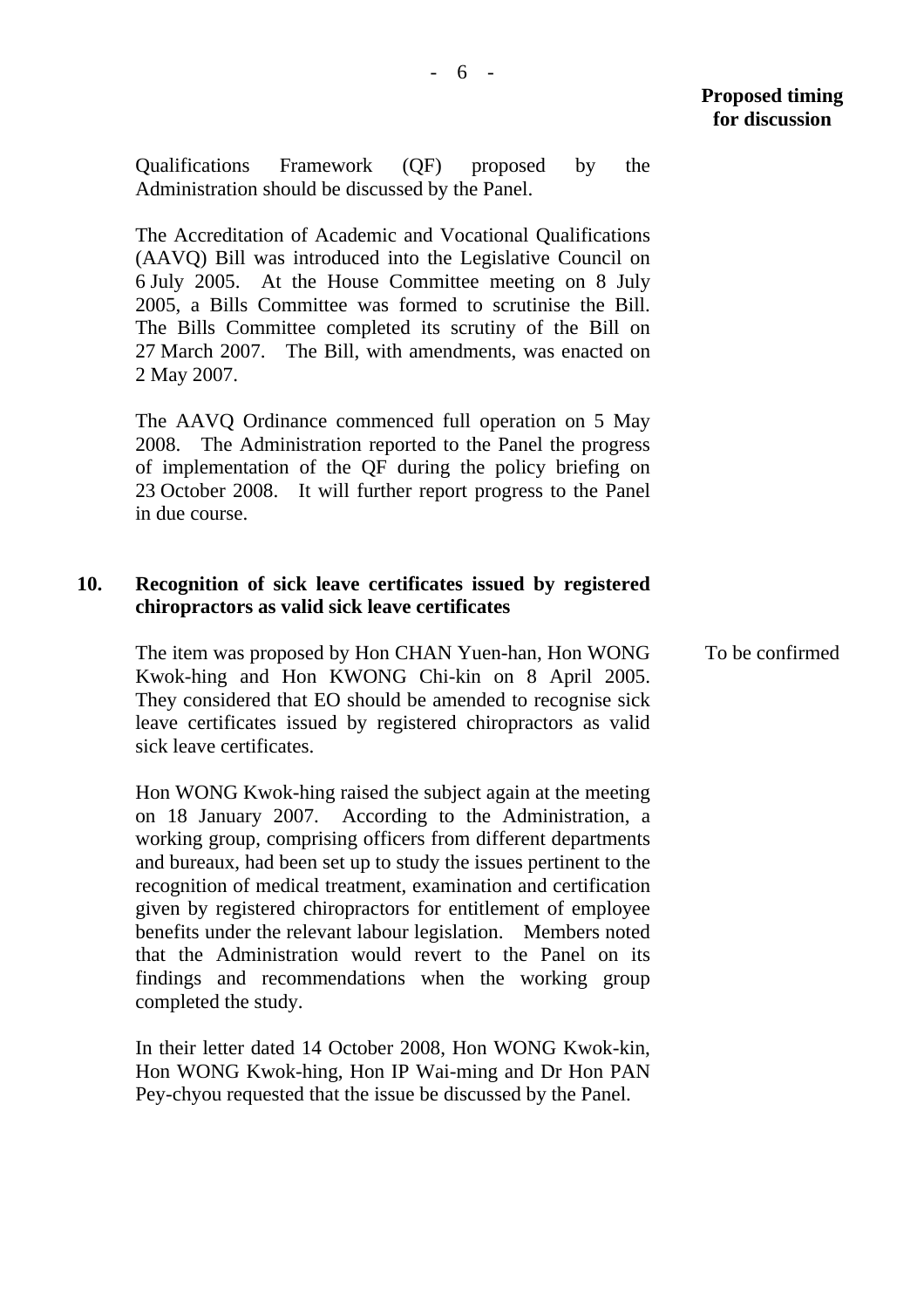# **11. Review of the Employment Ordinance**

At the meeting on 19 January 2006, Hon WONG Kwok-hing suggested that as the Administration had undertaken to conduct a full review on EO at the Council meeting on 11 January 2006, the issue should be discussed by the Panel.

At the meeting on 30 May 2006, the Administration informed the Panel of its intention to include commission in the calculation of statutory entitlements. The Panel held a special meeting on 25 September 2006 to discuss the matter.

The Employment (Amendment) Bill 2006 which sought mainly to put beyond doubt that all components of wages, including commission of a contractual nature, should be used as the basis for calculating certain statutory entitlements under EO, was passed at the Council meeting on 2 May 2007. The major provisions of the Bill came into operation on 13 July 2007, and the one concerning keeping of wage and employment records by employers came into operation on 13 January 2008. Noting that some employers of the securities and real estate sectors were seeking means to evade the statutory responsibility to provide their employees with benefits calculated on the basis of commission earned by the employees, Hon WONG Kwok-hing and Hon LI Fung-ying suggested at the meeting on 21 June 2007 that the implementation of the main provisions of the Bill should be reviewed and discussed at a future Panel meeting.

After a spate of restaurant closure cases that took place in early 2005, there had been calls to review section 64B of EO to make it easier to hold company directors criminally liable for wage offences. LAB endorsed a review be conducted for that purpose in February 2006.

The Panel was briefed on the findings on the review of section 64B at the meeting on 20 December 2007. The Administration concluded that the provisions in their present form were adequate and amendment to section 64B was not necessary. Some members thought otherwise and the Panel passed a motion requesting the Administration to amend section 64B for better protection of employees' lawful rights and interests. In response to the motion, the Administration provided a written reply on 17 July 2008 supplementing that with the enhanced investigation strategies and targeted enforcement actions, LD had achieved more effective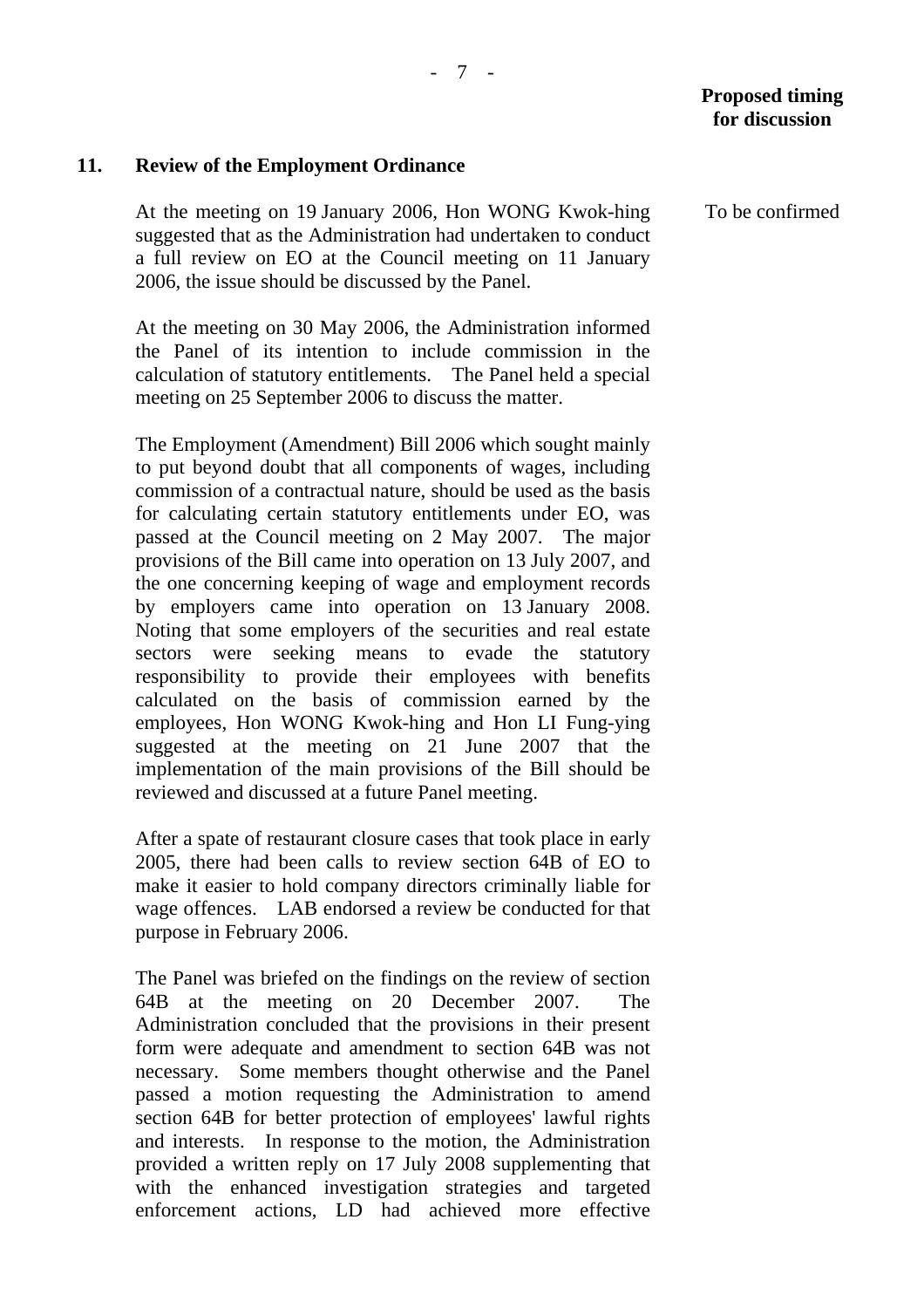prosecutions against the responsible persons for wage offences under section 64B, which further demonstrated that the provisions in their present form were adequate and amendment was not necessary at this stage. The reply was circulated to members vide LC Paper No. CB(2)2650/07-08 on 18 July 2008.

## **12. Paternity leave**

On 21 June 2006, Hon WONG Kwok-hing raised a question on paternity leave at the Council meeting. In response to his request, the Administration sought the advice of the Equal Opportunities Commission and the Department of Justice and responded on 11 October 2006 that it was unlikely that any lack of legislation for paternity leave would constitute family discrimination under the Family Status Discrimination Ordinance.

Noting that the Administration was studying the feasibility of legislating for paid paternity leave, Hon LEUNG Yiu-chung requested at the meeting on 19 April 2007 that a progress report should be submitted to the Panel. The Administration agreed to report to the Panel the findings of the study at an appropriate time.

In their letter dated 14 October 2008, Hon WONG Kwok-kin, Hon WONG Kwok-hing, Hon IP Wai-ming and Dr Hon PAN Pey-chyou requested that the provision of paternity leave be discussed by the Panel.

## **13. Severance payment claimed by workers employed under short-term contracts**

In her letter dated 20 October 2006, Hon LI Fung-ying referred to a court case and expressed concern that EO was ineffective in protecting employees' labour rights, as employers could evade their obligations for severance payment by offering employees with short-term contracts of less than two years intermittently. She suggested that the issue be discussed by the Panel. To be confirmed

At the meeting on 16 November 2006, the Administration advised that it was examining the Court's judgement and would report to the Panel as soon as possible.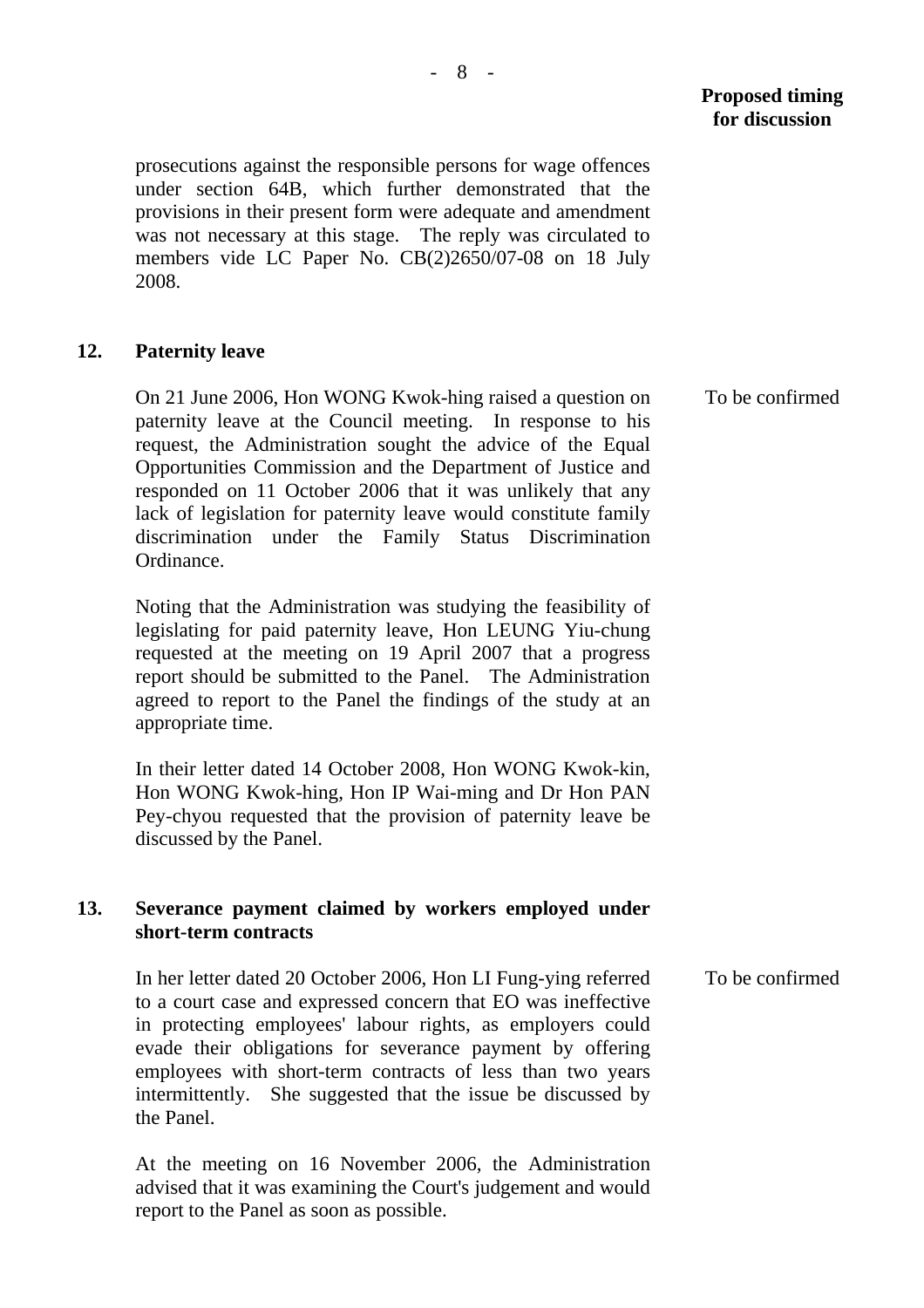#### **14. Statutory minimum wage**

In 2007-2008, the Panel discussed and received views on special measures for vulnerable groups such as people with disabilities, the definitions of cleaning workers and security guards, definition of SMW, enforcement and penalty in relation to the implementation of SMW, setting of the level of SMW, and the mechanism for reviewing the SMW level.

In his Policy Address 2008-2009, the Chief Executive announced that the Government was inclined to go for an across-the-board SMW. A bill on SMW will be introduced into LegCo in the 2008-2009 session. In parallel, a Minimum Wage Commission will be established to advise the Administration on the SMW level and its review mechanism.

The Panel has discussed issues relevant to the introduction of the SMW legislation at the meeting on 20 November 2008.

(See also items 22 and 23.)

### **15. Implementation of family-friendly employment practices and provision of rest break for employees**

At the meeting on 21 December 2006, some members expressed concern that working long hours without breaks would have adverse impact on occupational safety. Hon LEE Cheuk-yan suggested that the provision of rest break for employees be discussed by the Panel. To be confirmed

At the meeting on 17 January 2008, Hon LEE Cheuk-yan suggested that issues in connection with the implementation of family-friendly employment practices such as reduction of working hours, provision of rest breaks for employees, and same entitlement of general holidays and statutory holidays for employees should be discussed by the Panel.

In their letter dated 14 October 2008, Hon WONG Kwok-kin, Hon WONG Kwok-hing, Hon IP Wai-ming and Dr Hon PAN Pey-chyou suggested that the formulation of family-friendly policies and inclusion of general holidays as statutory holidays be discussed by the Panel.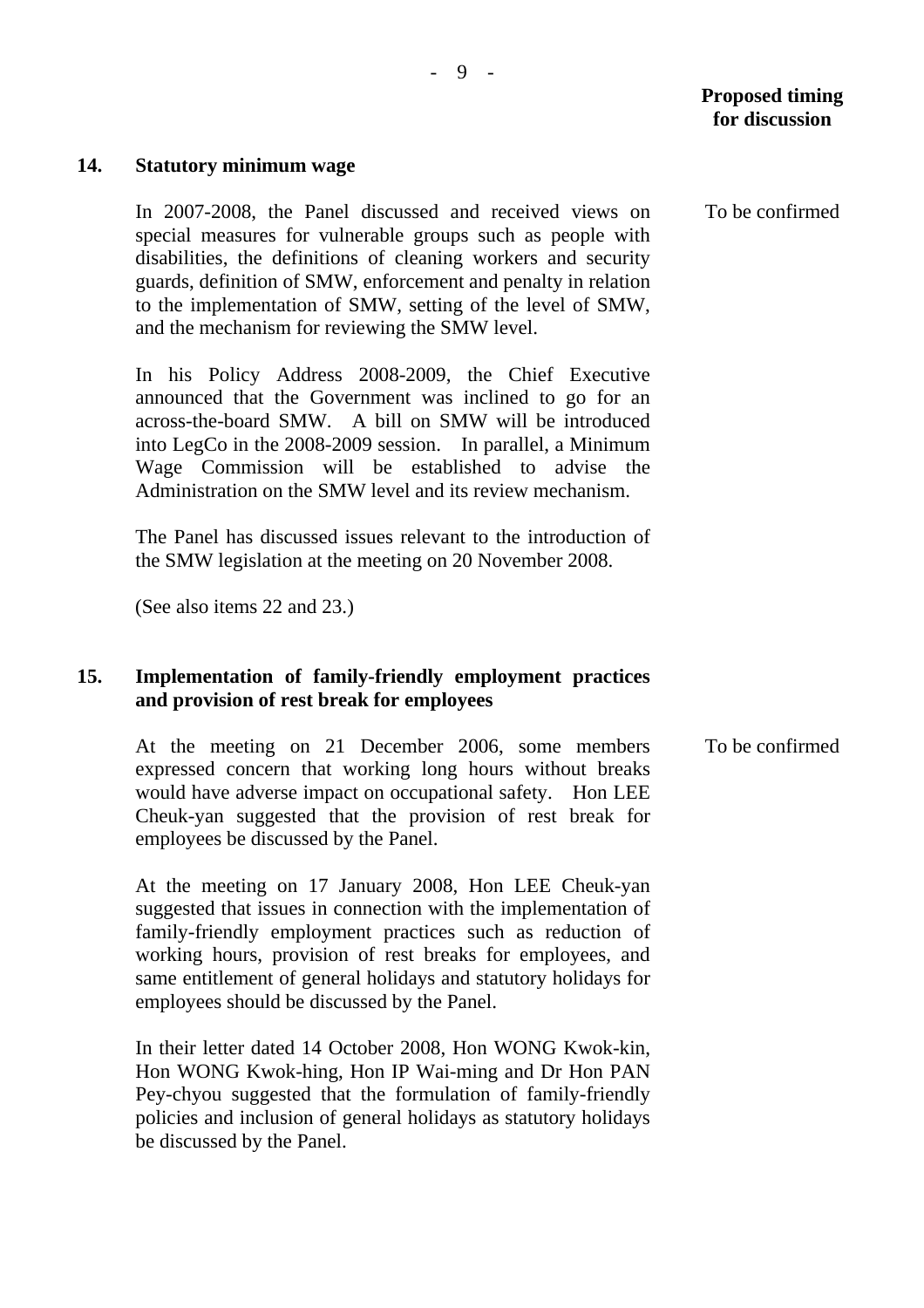## **Proposed timing for discussion**

To be confirmed

### **16. Overnight work**

At the meeting on 17 January 2008, Hon WONG Kwok-hing suggested that the Administration should report to the Panel on its follow-up on the issue of overnight work which was regarded as probably carcinogenic to humans by the International Agency for Research on Cancer of the World Health Organization. The Administration advised that a guide on shift-work arrangements was being prepared. At the meeting on 20 March 2008, the Administration agreed to report to the Panel on the issue within the 2007-2008 session. The Administration's report was circulated to members vide LC Paper No. CB(2)2644/07-08 on 18 July 2008.

The Administration advised that a guide on shift work had been released on 24 October 2008.

#### **17. Guidelines for outdoor work in very hot weather**

In their letter dated 14 October 2008, Hon WONG Kwok-kin, Hon WONG Kwok-hing, Hon IP Wai-ming and Dr Hon PAN Pey-chyou suggested that the issue be discussed by the Panel. To be confirmed

#### **18. Localization of sea crews**

In their letter dated 14 October 2008, Hon WONG Kwok-kin, Hon WONG Kwok-hing, Hon IP Wai-ming and Dr Hon PAN Pey-chyou suggested that the Panel should discuss the policy of localization of sea crews. To be confirmed

#### **19. Employment protection for employees after maternity leave**

In their letter dated 14 October 2008, Hon WONG Kwok-kin, Hon WONG Kwok-hing, Hon IP Wai-ming and Dr Hon PAN Pey-chyou suggested that the Administration should extend the period of employment protection under EO to six months beyond maternity leave, so as to ensure that employees would not be unreasonably dismissed. They also suggested that the aforesaid issue be discussed by the Panel. To be confirmed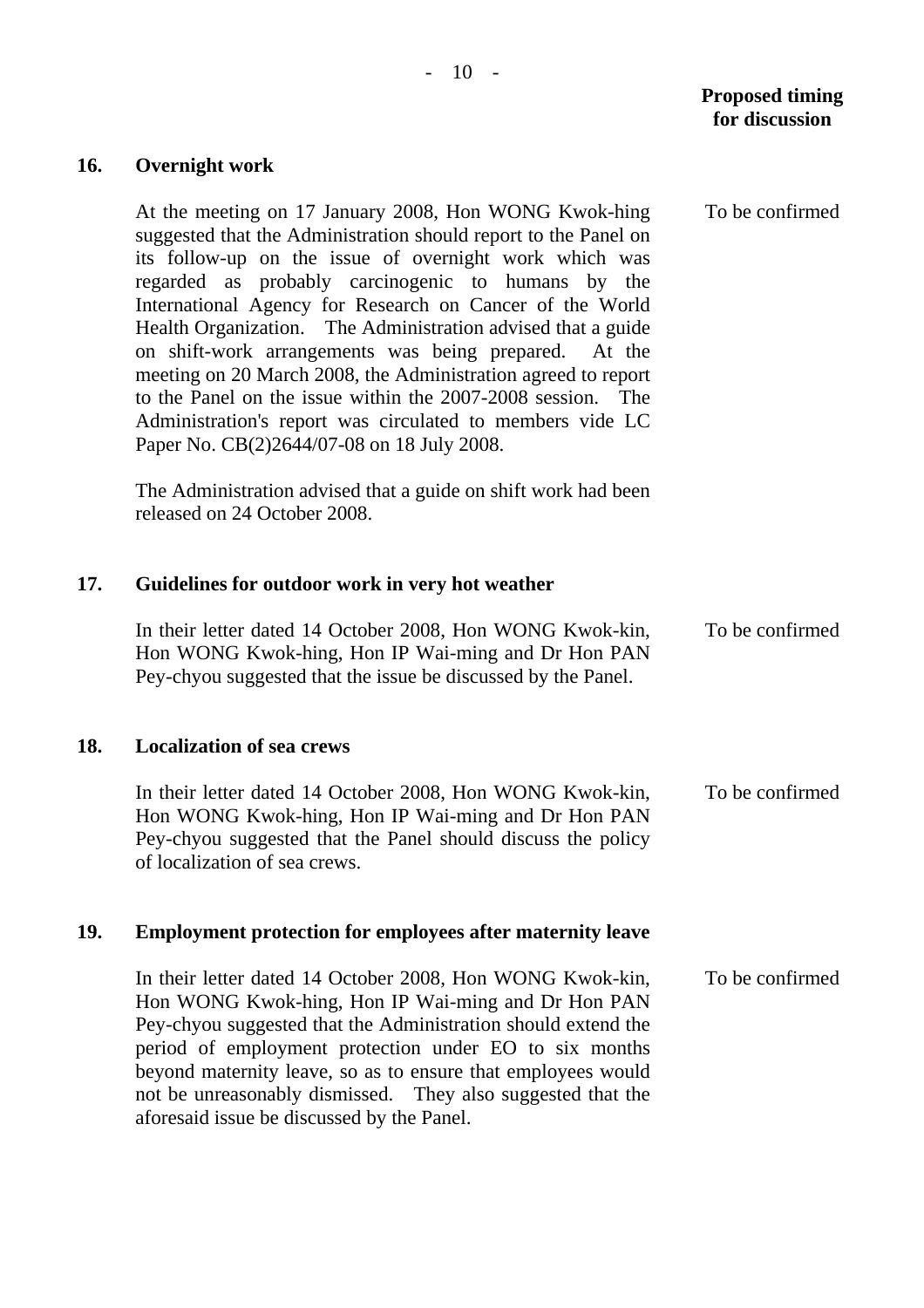|     |                                                                                                                                                                                                                                                                                                                                                    | <b>Proposed timing</b><br>for discussion |
|-----|----------------------------------------------------------------------------------------------------------------------------------------------------------------------------------------------------------------------------------------------------------------------------------------------------------------------------------------------------|------------------------------------------|
| 20. | Protection of employees against sexual harassment at work                                                                                                                                                                                                                                                                                          |                                          |
|     | In their letter dated 14 October 2008, Hon WONG Kwok-kin,<br>Hon WONG Kwok-hing, Hon IP Wai-ming and Dr Hon PAN<br>Pey-chyou suggested that the Administration should review the<br>Sex Discrimination Ordinance so as to protect employees<br>against sexual harassment at work. They also requested that<br>the issue be discussed by the Panel. | To be confirmed                          |
| 21. | Protection of local domestic helpers by Mandatory<br><b>Provident Fund</b>                                                                                                                                                                                                                                                                         |                                          |
|     | In their letter dated 14 October 2008, Hon WONG Kwok-kin,<br>Hon WONG Kwok-hing, Hon IP Wai-ming and Dr Hon PAN<br>Pey-chyou suggested that the aforesaid issue be discussed by<br>the Panel.                                                                                                                                                      | To be confirmed                          |
|     | <b>Items likely to be proposed by the Administration</b>                                                                                                                                                                                                                                                                                           |                                          |
| 22. | The coverage of workers under the statutory minimum<br>wage                                                                                                                                                                                                                                                                                        | $1st$ quarter of 2009                    |
| 23. | Special measures for people with disabilities under the<br>statutory minimum wage                                                                                                                                                                                                                                                                  | $1st$ quarter of 2009                    |
| 24. | Review of the Labour Department's youth employment and<br>training programmes                                                                                                                                                                                                                                                                      | $1st$ quarter of 2009                    |
| 25. | Occupational safety of repair, maintenance, alteration and<br>addition works                                                                                                                                                                                                                                                                       |                                          |
|     | The Administration will brief members on the measures taken<br>and planned to tackle the increasing trend of renovation,<br>maintenance, alteration and addition works accidents at the<br>meeting on 21 January 2009.                                                                                                                             | 21 January 2009                          |
|     |                                                                                                                                                                                                                                                                                                                                                    |                                          |

**26. Legislative proposals to enhance the enforcement of Labour Tribunal awards**   $1<sup>st</sup>$  quarter/  $2<sup>nd</sup>$  quarter of 2009